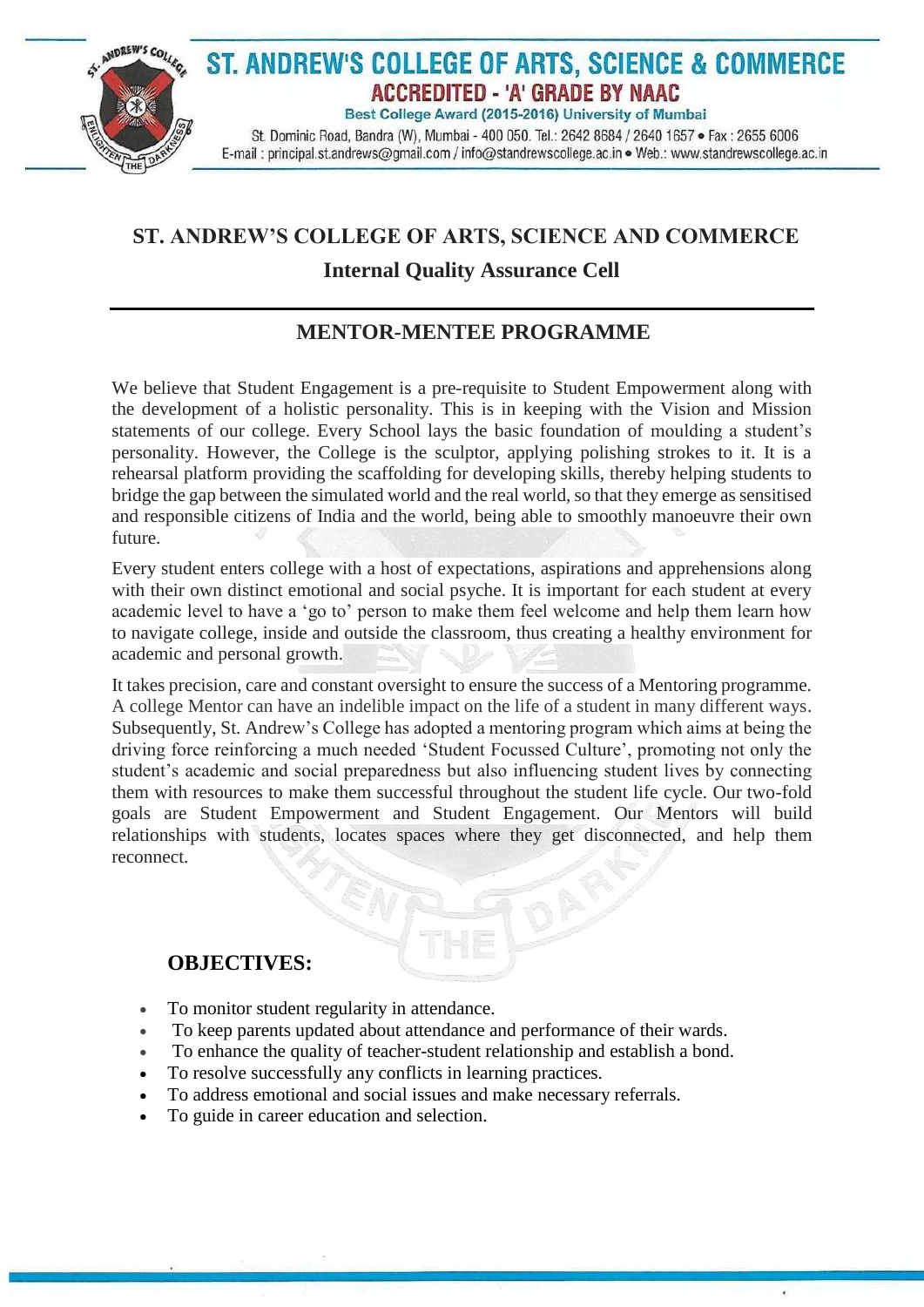

# ST. ANDREW'S COLLEGE OF ARTS, SCIENCE & COMMERCE **ACCREDITED - 'A' GRADE BY NAAC**

Best College Award (2015-2016) University of Mumbai

St. Dominic Road, Bandra (W), Mumbai - 400 050. Tel.: 2642 8684 / 2640 1657 · Fax: 2655 6006 E-mail: principal.st.andrews@gmail.com / info@standrewscollege.ac.in . Web.: www.standrewscollege.ac.in

#### **PRACTISE:**

- The Approved Mentor List for each class is displayed on the Staff and Student notice board for each academic year.
- The Mentor conducts the College Orientation for parents and students for the assigned class.
- The Student Profile forms are distributed by the Mentor to their respective classes.
- The Mentor collects the Student Profile forms duly filled in and studies them.
- One Student Profile form for each student is updated and maintained for all the three years.
- The co-ordinating team of the Mentor Mentee system conducts an Awareness Campaign about the significance of Mentoring in every class.
- The Approved Mentor Mentee list with the ratio of 1:25 (based on registrations) is displayed on the Staff and Student notice board.
- Regular meetings are scheduled between the Mentor and Mentee throughout the academic year. The mentee maintains a log book of the meetings.
- All leave application forms addressed to the Principal, have to be duly signed by parents of the students and counter signed by the Mentor before submitting to the office.
- Mentors distribute the examination marksheets to their respective classes.
- On display of the Defaulters List in attendance/performance, warning letters are issued to the students, and thereafter students along with at least one parent are called for a meeting with the respective Mentors of all the classes.
- Students who do not opt for the Mentoring programme avail of the benefit of varied programmes and workshops organised by the college (some mandatory/ some optional), ranging from Life Skills Development, Value Education, SOP, Career Guidance, DLLE etc. for their personal and professional growth.
- In a program that is based on intrapersonal communication, feedback is crucial. Subsequently, as a means of measurement of the success of the Mentor Mentee program, at the year-end, it is mandatory for all the mentees to fill a Feedback Form.

 $\lambda$ 

#### **BENEFITS:**

- Support from a caring adult**.**
- Increase in self-esteem and motivation to succeed.
- Professional assistance in choosing the right career path.
- Better interpersonal and community relations.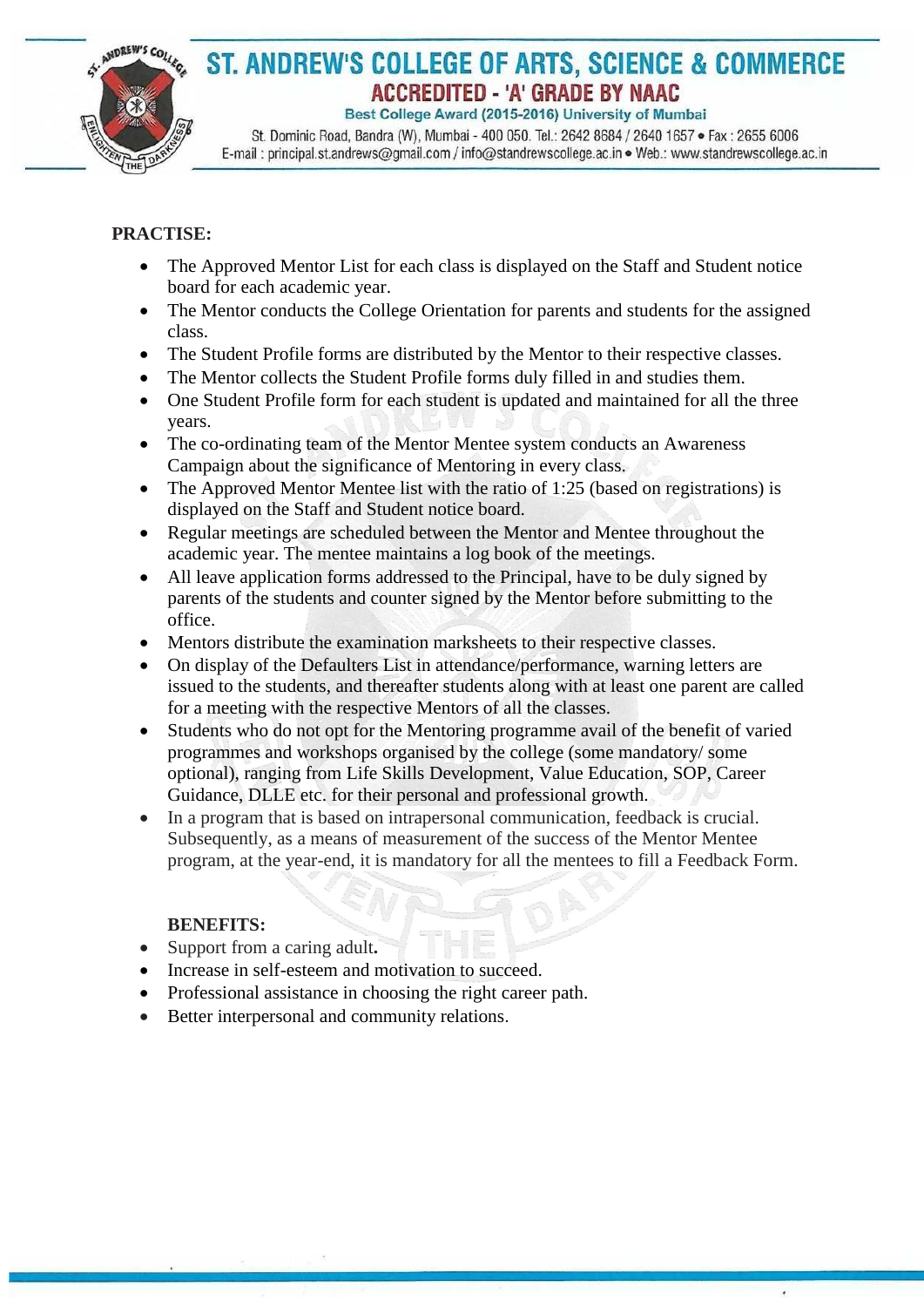

## **STUDENT SERVICES TEAM**

In lieu of the present scenario of the Pandemic and Lockdown, along with the uncertainty regarding the College Calendar for the present academic year 2020-21, the respective schedule of admission procedures, ATKT exams, lecture schedule etc, it's not unusual for students as well as parents to feel worried and overwhelmed.

At times like these, it is only imperative to have a semi-formal body as a point of reference for all college enquiries. In keeping with this objective, this year St. Andrews College decided to launch a new body of students, namely the **STUDENT SERVICES TEAM. (SST**) predominantly being a student centered approach, branches as an off-shoot of the mentoring system, in the form of student guides.

The **STUDENT SERVICES TEAM** is essentially a body OF the students, BY the students and FOR the students. It is essentially a ONE-STOP SHOP for enquiry, a helpline for all information related to the functioning of the college, ranging from academic related activities to co-curricular and extra-curricular activities, examination details, various formal committees etc. outlined for each academic year. This team would render any administrative help to expedite the college official working procedures. It would also serve as a link between the student and teacher, thereby promoting effective communication and strengthening the teaching learning process.

ú

#### **COMPOSITION**: (Academic year 2020-21)

The SST comprises of a total of 16 students selected on the basis of Teacher recommendations.

**Chairperson**: Principal Dr. Marie Fernandes **Co-ordinating Team**: Ms.Sharmila Dhote (In-charge) Dr. Shirly Pillai Mr.Prashant Tari Dr. Priya Shahi

# Ms.Roshani Bhatu

#### **Student Guides**:

| Degree College |                                                  |  |
|----------------|--------------------------------------------------|--|
| <b>SYBA</b>    | : Sneha Singh and Christina D'Souza              |  |
| <b>SYBCOM</b>  | : Divya Vaity, Shraddha Kadam and Riya Soosai    |  |
| <b>TYBA</b>    | : Veksharaj Roy and Susana Anthony               |  |
| <b>TYBCOM</b>  | : Carl Gabriel, Mark Fernandes and Saloni Shinde |  |